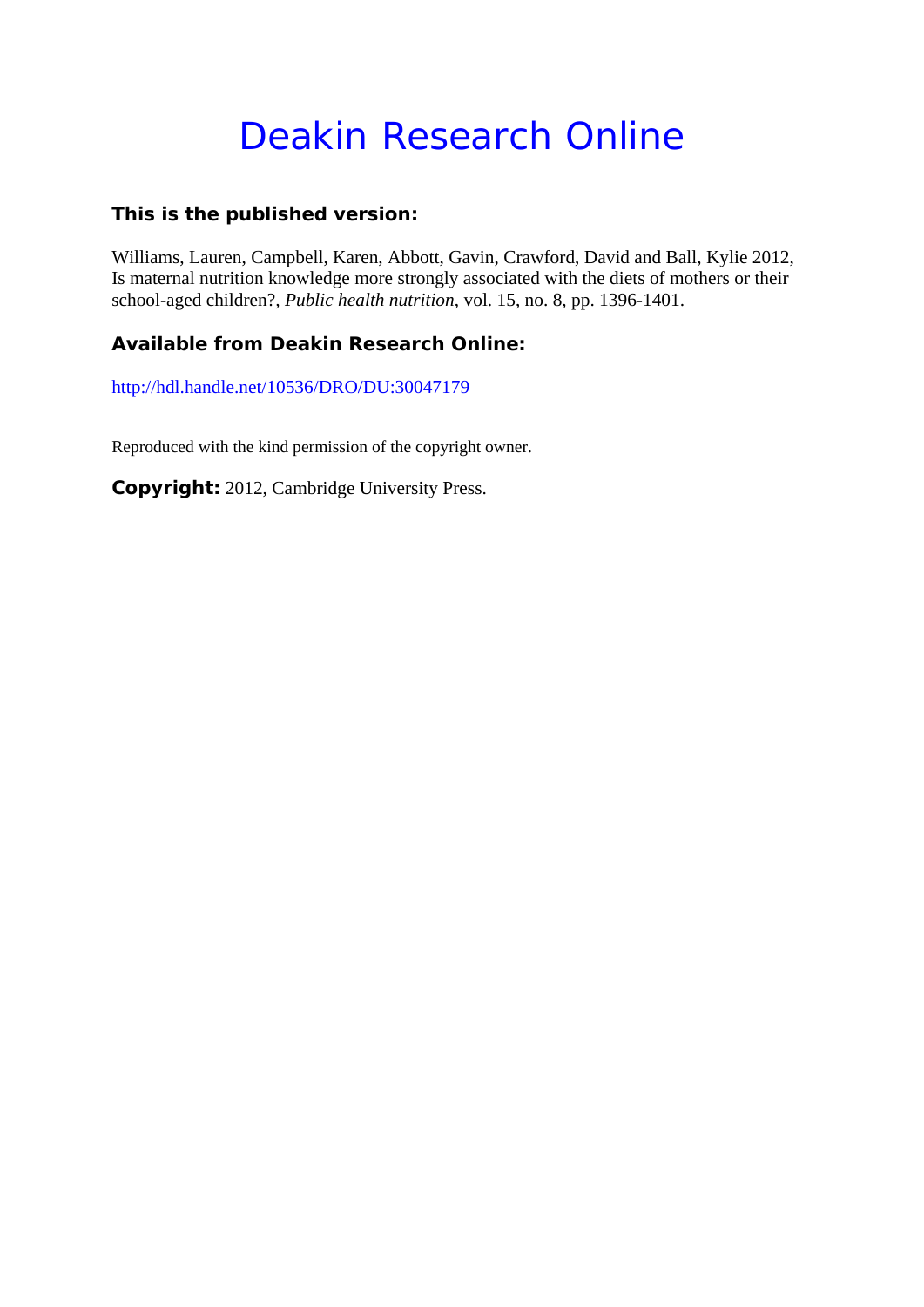## Short communication

# Is maternal nutrition knowledge more strongly associated with the diets of mothers or their school-aged children?

Lauren Williams\*, Karen Campbell, Gavin Abbott, David Crawford and Kylie Ball Centre for Physical Activity and Nutrition Research, School of Exercise and Nutrition Sciences, Deakin University, 221 Burwood Highway, Burwood, Victoria 3125, Australia

#### Submitted 3 May 2011: Accepted 17 November 2011: First published online 10 January 2012

#### Abstract

Objective: Maternal nutrition knowledge has frequently been identified as an important target for nutrition promotion interventions. The aim of the present study was to investigate whether maternal nutrition knowledge is more strongly associated with the mother's own diet or that of her child.

Design: Cross-sectional multivariate linear regression with interactions analyses of survey data.

Setting: Socio-economically disadvantaged neighbourhoods in Victoria, Australia. Subjects: Five hundred and twenty-three mothers and their children who participated in the Resilience for Eating and Physical Activity Despite Inequality (READI) study, a cross-sectional survey study conducted in 2009 among women and their children residing in socio-economically disadvantaged neighbourhoods.

Results: In adjusted models, for three (vegetable, chocolate/lollies and soft drink consumption) out of the seven dietary outcomes assessed, there was a significant association between maternal nutrition knowledge and maternal diet, whereas for the children's diets none of the seven outcomes were associated with maternal nutrition knowledge. Statistical comparison of regression coefficients showed no difference between the maternal nutrition knowledge–maternal diet association and the maternal nutrition knowledge–child diet association.

Conclusions: Promoting maternal nutrition knowledge may represent an important avenue for improving diet in mothers from socio-economically disadvantaged neighbourhoods, but more information is needed on how and when this knowledge is translated to benefits for their children's diet.

Keywords Maternal nutrition knowledge Socio-economically disadvantaged women Mother's diet Child's diet

It is well recognised that the family environment, and specifically parents, play a key role in the development of children's eating behaviours and food consumption<sup> $(1-4)$ </sup>. Proposed mechanisms for parental influences on children's diet include modelling of food consumed $(5,6)$ , the food made available in the home by parents<sup> $(7-9)$ </sup>, parental encouragement to eat or parental restriction of certain foods<sup>(6,10,11)</sup>, and meal-time eating rules and practices<sup> $(12)$ </sup>. There is also some evidence that mothers' nutrition knowledge directly impacts both their children's and their own diet<sup>(13–18)</sup>. Lower maternal nutrition knowledge and less healthy eating habits have been found to be more prevalent among socio-economically disadvantaged women<sup>(19–22)</sup>. Maternal nutrition knowledge has therefore been identified as an important target for nutrition promotion interventions<sup> $(23)$ </sup>, particularly among women experiencing socio-economic disadvantage.

For children of primary school age (i.e. children aged 5–12 years), it is plausible that mothers' nutrition

\*Corresponding author: Email Lauren.Williams@deakin.edu.au r The Authors 2012

knowledge would influence their children's diet more than their own. At this age, mothers' ability to exercise control of the school (e.g. provision of food in school lunch boxes) and family (e.g. by providing and preparing healthy food and modelling consumption of healthy food) food environments may limit opportunities for their children to eat poorly. Mothers' roles and responsibilities as nurturer may also mean that they place value and importance on providing a nutritious diet for their children. For instance, research has shown that among low-income families presented with limited availability of nutritious food, mothers focus on feeding their children first and in doing so may sacrifice their own nutrient needs<sup> $(24)$ </sup>. However, high maternal nutrition knowledge may not always be protective against consumption of less healthy foods, because mothers may place less emphasis on the quality of their own diet compared with that of their children. While young children's food consumption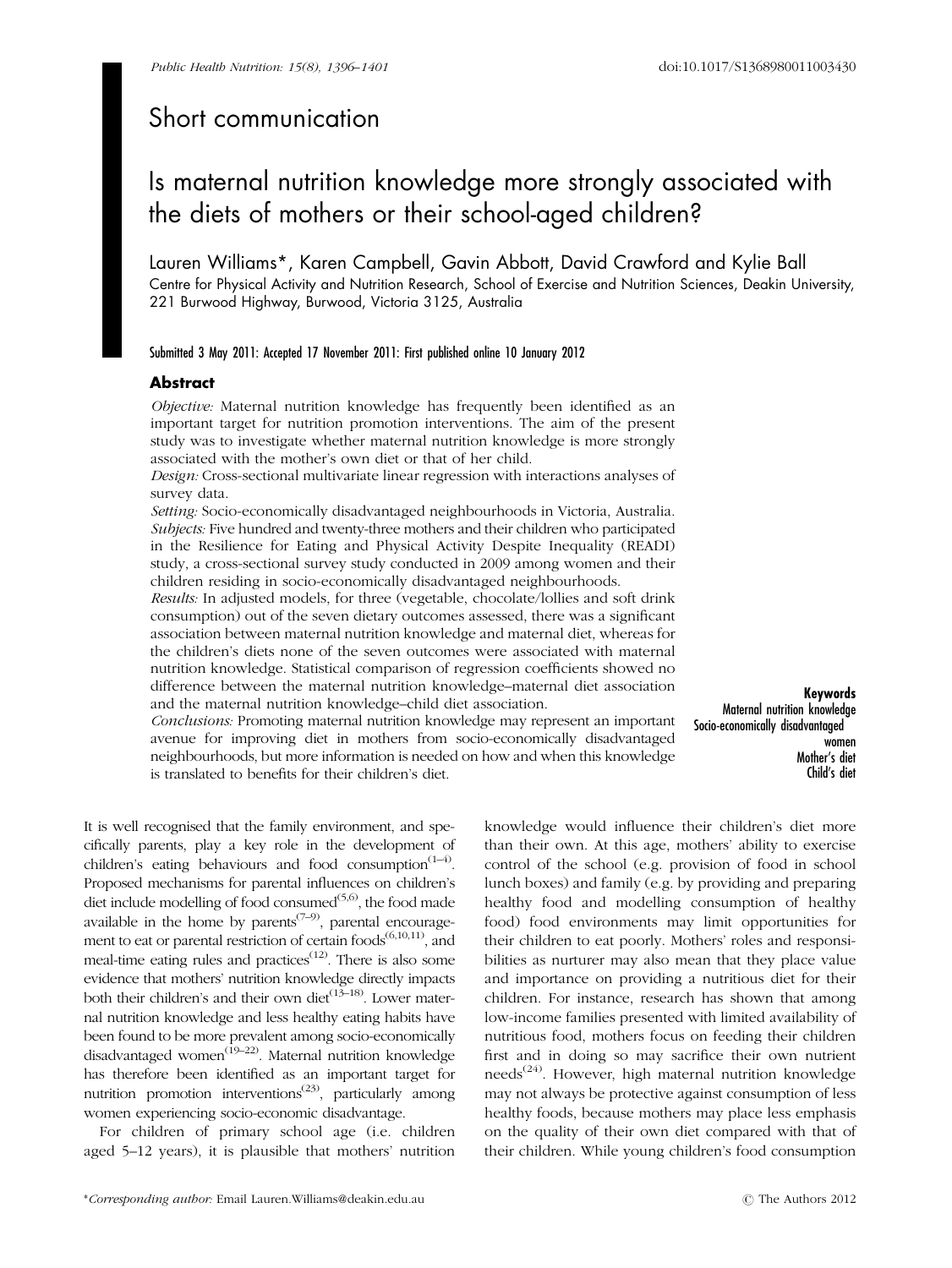Nutrition knowledge and mother/child diet 1397

is largely dependent on foods provided by the mother<sup> $(25)$ </sup>, mothers potentially have more opportunities to deviate from diets they know and consider to be healthy (e.g. after the children go to bed or through access to less healthy food options in the workplace or elsewhere outside the home).

Although the relationship between maternal nutrition knowledge and diet quality of mothers and their children has been reported in the literature<sup>(26)</sup>, few studies have simultaneously examined the association of nutrition knowledge with the diets of mothers and children. Furthermore, no study has investigated whether maternal nutrition knowledge is more strongly associated with the mother's own diet or the diet of her child. Enhancing our understanding of the relationship between maternal nutrition knowledge and the diet of mothers and their children is important to inform how to best intervene to support healthy diets in families. If the relationship between maternal nutrition knowledge and mother's and child's diet is equally positive, this result will further underscore the potential role and translational benefits nutrition knowledge has in improving the eating behaviours of mothers and children residing in socio-economically disadvantaged areas. However, by comparing the strength of these relationships, it may be possible to determine whether differences in transference of maternal nutrition knowledge in supporting a healthy diet exist for mothers and their children. As poor nutrition knowledge and dietary habits are more prevalent among socio-economically disadvantaged women<sup> $(27,28)$ </sup>, focusing on the role of nutrition knowledge and diet in populations that are all disadvantaged, in terms of neighbourhood characteristics, will assist with nutrition promotion efforts for groups at risk of poor nutrition. Focusing specifically on mothers and children from socio-economically disadvantaged neighbourhoods, the aim of the present paper was to examine whether maternal nutrition knowledge is more strongly associated with mothers' diets or the diets of their children.

#### Methods

#### Participants

Participants were drawn from a larger study of women who participated in the Resilience for Eating and Physical Activity Despite Inequality (READI) study (2007–2008). The READI study incorporates a longitudinal cohort study examining resilience to obesity among women and children residing in socio-economically disadvantaged rural and urban areas of Victoria, Australia. Full details of this study are provided elsewhere<sup>(29–31)</sup>. A total of 4349 women returned a survey with complete data, of whom 1457 reported that they had at least one child aged 5–12 years. Women with children in this age range were invited to complete a second survey that assessed factors that may influence their child's diet, physical activity and obesity risk. A total of 685 women completed both (mother and child) surveys. Only participants with complete data on all variables of interest were included in the study, which resulted in 162 participants excluded from analyses. Missing data for each variable ranged from 1 % to 10 %. Those who were excluded from analyses did not differ significantly on key socio-demographic variables (age, education or child age) from those included in analyses. The final sample included in analyses was 523 mother/child pairs.

#### Procedure

The study was approved by the Deakin University Human Research Ethics Committee. Disadvantaged areas were defined as those within the bottom third of the Victorian Socio-Economic Index for Areas (SEIFA) distribution<sup>(32)</sup>. Within each of the eighty disadvantaged rural and urban areas selected, 150 women aged 18–45 years were randomly selected from the Australian electoral roll (the electoral role is compulsory for Australian citizens). Selected women were mailed an invitation, a survey, a consent form and a \$AU 1 lottery ticket as a small compensation for their time.

#### Measures

#### Sociodemographics

Women were asked to provide details of their age and their child's age as well as their highest level of education achieved, categorised as: low (up to Year 10 or equivalent  $(\sim 15$  years of age at completion)); medium (Year 12  $(\sim18$  years of age at completion) and/or a technical or trade certificate/apprenticeship); or high (university/higher university degree).

#### Dietary outcomes

Seven dietary outcomes were selected to assess a range of eating behaviours known to be associated with overall diet quality<sup>(33,34)</sup>. To measure fruit and vegetable consumption, women were asked (in separate items for fruit and vegetables and for mother and child): 'How many servings of fruit/vegetables do you [does your child] usually consume each day? (Excluding potatoes, hot chips, fried potato and fruit juice)'. Response options ranged from 'do not eat fruit/vegetables' to '6 or more servings/d'. To measure water and soft drink consumption, participants were asked (in separate items for water and soft drinks and for mother and child): 'How much water/soft drinks (soda) (excluding diet soft drinks and fruit juice but including fruit flavoured drinks and sports drinks) do you [does your child] usually drink each day?' Response options ranged from 'do not drink water/soft drinks' to '10 or more servings/d'. Examples of one serving prefaced questions regarding fruit, vegetable, water and soft drink consumption (e.g. 1 serving  $= 125$  ml). Participants were also asked: 'In the past month, about how often have you [has your child] had the following?'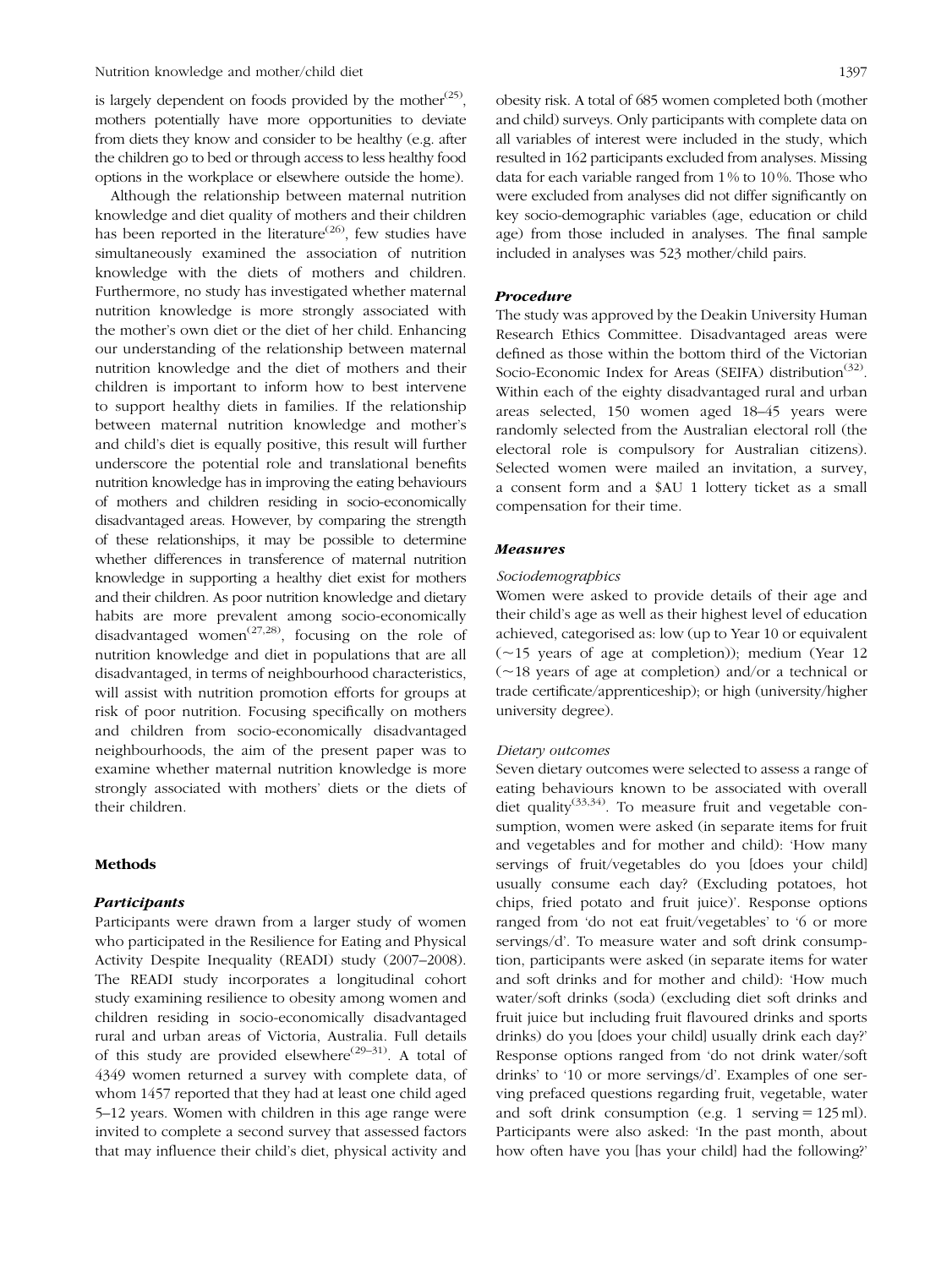#### Table 1 Items used to measure nutrition knowledge

|                | Question                                                                                                                                                                    | Response options                                                                                                                                                                            |
|----------------|-----------------------------------------------------------------------------------------------------------------------------------------------------------------------------|---------------------------------------------------------------------------------------------------------------------------------------------------------------------------------------------|
| $\mathbf{1}$ . | In your view, which one of the following would be the best<br>option for a low-fat high-fibre snack?                                                                        | Diet strawberry yoghurt<br><b>Sultanas</b><br>A muesli bar<br>Wholemeal biscuits with cheddar cheese<br>I don't know                                                                        |
| 2.             | In your view, which one of the following would be the best<br>option for a low-fat high-fibre light meal?                                                                   | Grilled chicken<br>Cheddar cheese on wholemeal toast<br>Baked beans on wholemeal toast<br>Quiche<br>I don't know                                                                            |
| 3.             | In your view, which kind of sandwich do you think is the<br>lower kilojoule (calorie) choice?                                                                               | One made of two thick slices of bread with a thin slice of cheddar<br>cheese<br>One made with two thin slices of bread and a thick slice of<br>cheddar cheese<br>I don't know               |
| 4.             | Many people eat spaghetti bolognaise (pasta with a tomato<br>and meat sauce). In your view, which one of the following<br>do you think is a lower fat option?               | A large amount of pasta with a small amount of meat sauce<br>A small amount of pasta with a large amount of meat sauce<br>I don't know                                                      |
| 5.             | If a person wanted to reduce the amount of fat in their diet,<br>but didn't want to give up hot chips, which one of the following<br>do you think would be the best choice? | Thick cut chips<br>Thin cut chips<br>Crinkly cut chips<br>I don't know                                                                                                                      |
| 6.             | If a person felt like something sweet, but was trying to cut<br>down on sugar, which one of the following do you think would<br>be the best choice?                         | Honey on toast<br>A cereal snack bar<br>A plain sweet biscuit (e.g. marie biscuit or arrowroot or digestive)<br>Banana with plain yoghurt<br>I don't know                                   |
| 7.             | In your view, which one of the following would be the best<br>choice for a low kilojoule (calorie) dessert?                                                                 | A small bowl of stewed fruit<br>A small tub of regular strawberry yoghurt<br>Two wholemeal biscuits with cheddar cheese<br>A slice of carrot cake with cream cheese topping<br>I don't know |
| 8.             | In your view, which one of the following would be the best<br>choice for a low kilojoule (calorie) drink?                                                                   | Soft drink<br>Cordial<br>Fruit juice<br>Diet cordial or diet soft drink<br>I don't know                                                                                                     |

Several food categories were included in the survey from which the following three were selected for the current paper: 'chocolate/lollies' ('lolly' is an Australian term for candy or sweets), 'fast foods' (e.g. McDonalds, KFC) and 'potato chips/crisps/salty snack foods'. Response options ranged from 'never or less than once/month' to '6 or more times/d'. These questions (for both mother and child) were adapted from the Australian National Nutrition Survey<sup>(32)</sup>. Data from a subsample of eighty mother and child participants revealed adequate test–retest reliability for dietary outcomes. Consumption of frequency responses for all intake items were subsequently converted into daily equivalent scores (e.g. 'never or less than once/month' =  $0 \text{ p/d}$ , '1–3 times/month' =  $0.07 \text{ p/d}$ , 'once/week' =  $0.14$  p/d, etc.).

#### Nutrition knowledge

Nutrition knowledge was assessed by eight questions where participants were required to select from several foods/meals the best choice to satisfy a given nutritional goal. These items measured one aspect of nutrition knowledge concerning food choice and were adapted from an existing scale $^{(35)}$  that has been validated in an Australian sample $(36)$  (see Table 1 for full description of items). Each participant's nutrition knowledge score was calculated as the number of these items she answered correctly (range  $0-8$ ).

#### Statistical analysis

Analyses were conducted using the SPSS statistical software package version 17<sup>.</sup>0 (SPSS Inc., Chicago, IL, USA). Data transformations were conducted for potato chips/ crisps/salty snack foods and chocolate/lollies consumption (log transformation) and soft drink and fast-food consumption (inverse transformation). The relationships between maternal nutrition knowledge and (i) maternal diet outcomes and (ii) child diet outcomes were assessed using multiple linear regression models. In adjusted models, maternal education, child's age and child's number of siblings were entered as covariates. To test the difference in associations between mother and child intakes and nutrition knowledge, separate regression analyses (for each dietary intake outcome) were conducted using an interaction command that is the product of a mother/child dummy variable and nutrition knowledge scores.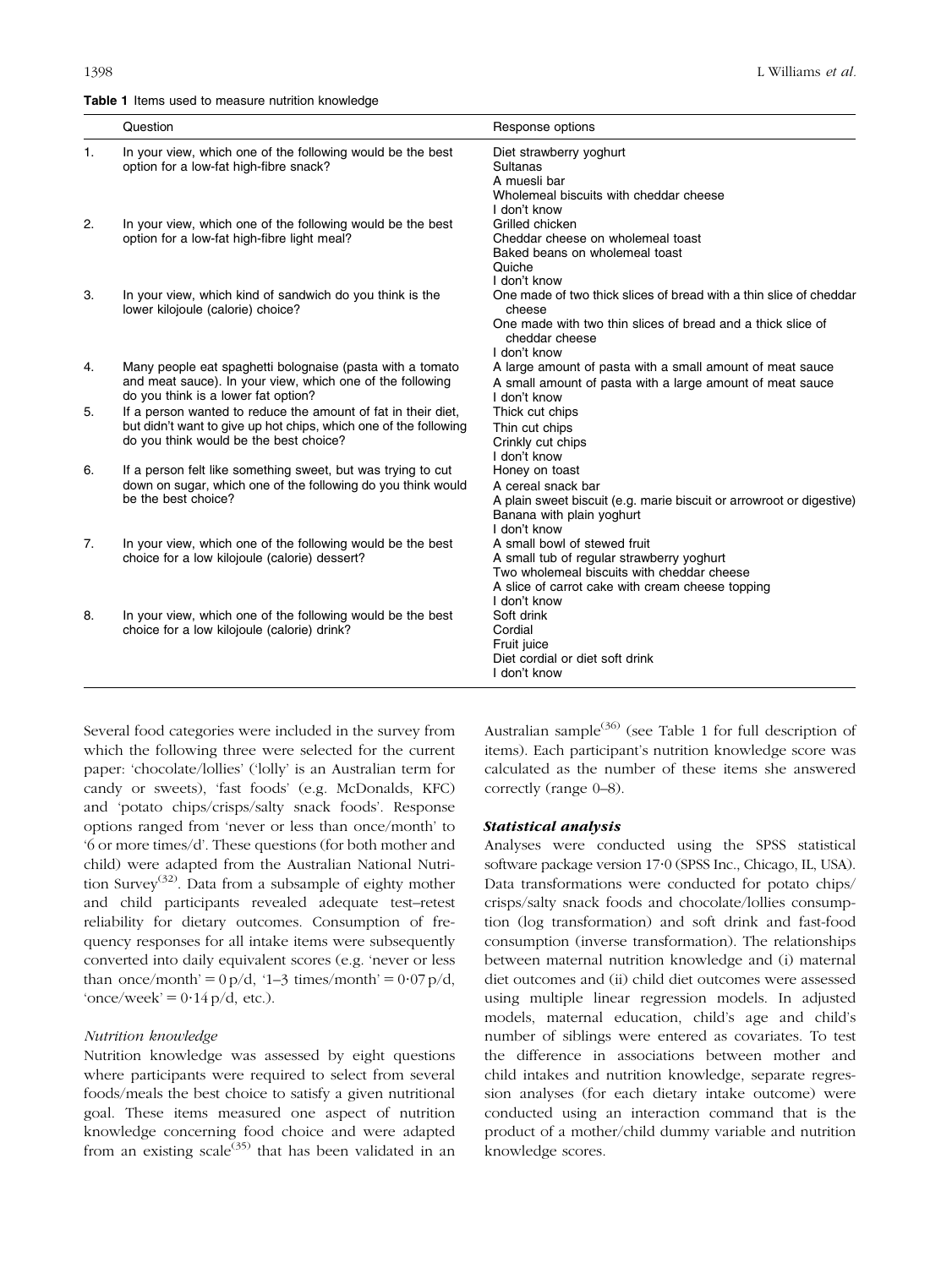#### Results

Participants were 523 women and children residing in socioeconomically disadvantaged neighbourhoods. Descriptive data for the sample are provided in Table 2. An examination of the associations between maternal nutrition knowledge and maternal diet showed that maternal nutrition knowledge was associated with higher maternal vegetable, water

|                                                           |  |  |  |  |  |  |  | Table 2 Descriptive data for study sample: mothers and their      |  |  |
|-----------------------------------------------------------|--|--|--|--|--|--|--|-------------------------------------------------------------------|--|--|
|                                                           |  |  |  |  |  |  |  | children of primary-school age $(n, 523)$ from socio-economically |  |  |
| disadvantaged neighbourhoods in Victoria, Australia, 2009 |  |  |  |  |  |  |  |                                                                   |  |  |

|                                           | Mean or $n$ sp or % |          |
|-------------------------------------------|---------------------|----------|
| Participant age                           |                     |          |
| Mothert (years)                           | $38 - 7$            | 5.1      |
| Childt (years)                            | $9-4$               | 2.2      |
| Maternal education                        |                     |          |
| High (completed a university or           | 136                 | 26.0     |
| higher degree)                            |                     |          |
| Medium (completed high school and/or      | 252                 | 48.2     |
| certificate/diploma)                      |                     |          |
| Low (no formal education)                 | 135                 | 25.8     |
| Maternal nutrition knowledget (range 0–8) | 5·6                 | 1.8      |
| Child gender                              |                     |          |
| Male                                      | 244                 | 46.7     |
| Female                                    | 279                 | 53.3     |
| Child siblings                            |                     |          |
| None                                      | 54                  | $10-3$   |
| One                                       | 239                 | $45 - 7$ |
| Two or more                               | 230                 | 44       |

-Values are presented as mean and standard deviation.

and chocolate/lollies consumption, and lower soft drink consumption (Table 3). Maternal water consumption was no longer significantly associated with nutrition knowledge after adjusting for covariates. An examination of the associations between maternal nutrition knowledge and child diet showed that maternal nutrition knowledge was associated with higher child vegetable consumption (Table 3); however, this association was no longer significant after adjusting for covariates. No differences in the strength of associations between maternal nutrition knowledge and maternal diet, and between maternal nutrition knowledge and child diet, were observed.

#### Discussion

The purpose of the present study was to examine whether maternal nutrition knowledge among women from socio-economically disadvantaged neighbourhoods was more strongly associated with their children's or their own diet. In three out of seven dietary outcomes there was a significant (although weak) correlation between maternal nutrition knowledge and maternal diet, whereas for the children's diets no dietary outcomes were associated with maternal nutrition knowledge. However, contrary to our expectations, there were no differences in the associations between maternal nutrition knowledge and children's diets, and between maternal nutrition knowledge and mothers' diets.

| Table 3 Associations between mothers' nutrition knowledge and mother and child dietary intake: mothers and their children of primary- |  |  |  |  |  |  |
|---------------------------------------------------------------------------------------------------------------------------------------|--|--|--|--|--|--|
| school age (n 521) from socio-economically disadvantaged neighbourhoods in Victoria, Australia, 2009                                  |  |  |  |  |  |  |

|                                 | Unadjusted     | Difference‡ | Adjusted       | Difference‡ | Mean dietary        |           |                |
|---------------------------------|----------------|-------------|----------------|-------------|---------------------|-----------|----------------|
| Diet outcome                    | modelt $\beta$ |             | model§ $\beta$ |             | intake (servings/d) | <b>SD</b> | Range          |
| Fruit consumption               |                |             |                |             |                     |           |                |
| Mother                          | 0.08           | 0.96        | 0.03           | 0.96        | 1.67                | 1.05      | $0.00 - 6.00$  |
| Child                           | 0.08           |             | 0.04           |             | 2.11                | 1.08      | $0.00 - 6.00$  |
| Vegetable consumption           |                |             |                |             |                     |           |                |
| Mother                          | $0.17***$      | 0.29        | $0.13***$      | 0.29        | 2.56                | 1.25      | $0.00 - 6.00$  |
| Child                           | $0.11**$       |             | 0.08           |             | 2.14                | 1.20      | $0.00 - 6.00$  |
| Soft drink consumption          |                |             |                |             |                     |           |                |
| Mother                          | $-0.18***$     | 0.06        | $-0.15***$     | 0.05        | 0.51                | 1.06      | $0.00 - 8.50$  |
| Child                           | $-0.09$        |             | $-0.05$        |             | 0.60                | 1.00      | $0.00 - 10.00$ |
| Chocolate/lollies consumption   |                |             |                |             |                     |           |                |
| Mother                          | $0.11*$        | 0.16        | $0.13**$       | 0.16        | 0.37                | 0.49      | $0.00 - 4.50$  |
| Child                           | 0.05           |             | 0.06           |             | 0.32                | 0.27      | $0.00 - 2.50$  |
| Water consumption               |                |             |                |             |                     |           |                |
| Mother                          | $0.10*$        | 0.07        | 0.07           | 0.07        | 5.58                | 2.85      | $0.50 - 10.00$ |
| Child                           | 0.00           |             | $-0.05$        |             | 4.53                | 2.29      | $0.00 - 10.00$ |
| Fast-food consumption           |                |             |                |             |                     |           |                |
| Mother                          | $-0.08$        | 0.92        | $-0.03$        | 0.92        | 0.60                | 0.89      | $0.00 - 0.79$  |
| Child                           | $-0.08$        |             | $-0.04$        |             | 0.07                | 0.08      | $0.00 - 0.43$  |
| Potato chips/crisps/salty snack |                |             |                |             |                     |           |                |
| food consumption                |                |             |                |             |                     |           |                |
| Mother                          | $-0.05$        | 0.39        | $-0.03$        | 0.39        | 0.16                | 0.24      | $0.00 - 2.50$  |
| Child                           | $-0.08$        |             | $-0.06$        |             | 0.30                | 0.29      | $0.00 - 2.50$  |

 $*P < 0.05$ ,  $*P < 0.01$ ,  $**P < 0.001$ .

-Associations between maternal nutrition knowledge scores (predictor) and mother/child dietary intake (outcomes).

- - P value for the difference in strength of associations between mother/child dietary intake and maternal nutrition knowledge.

§Associations between maternal nutrition knowledge scores (predictor) and mother/child dietary intake (outcomes), controlling for maternal education, child's age and child's number of siblings.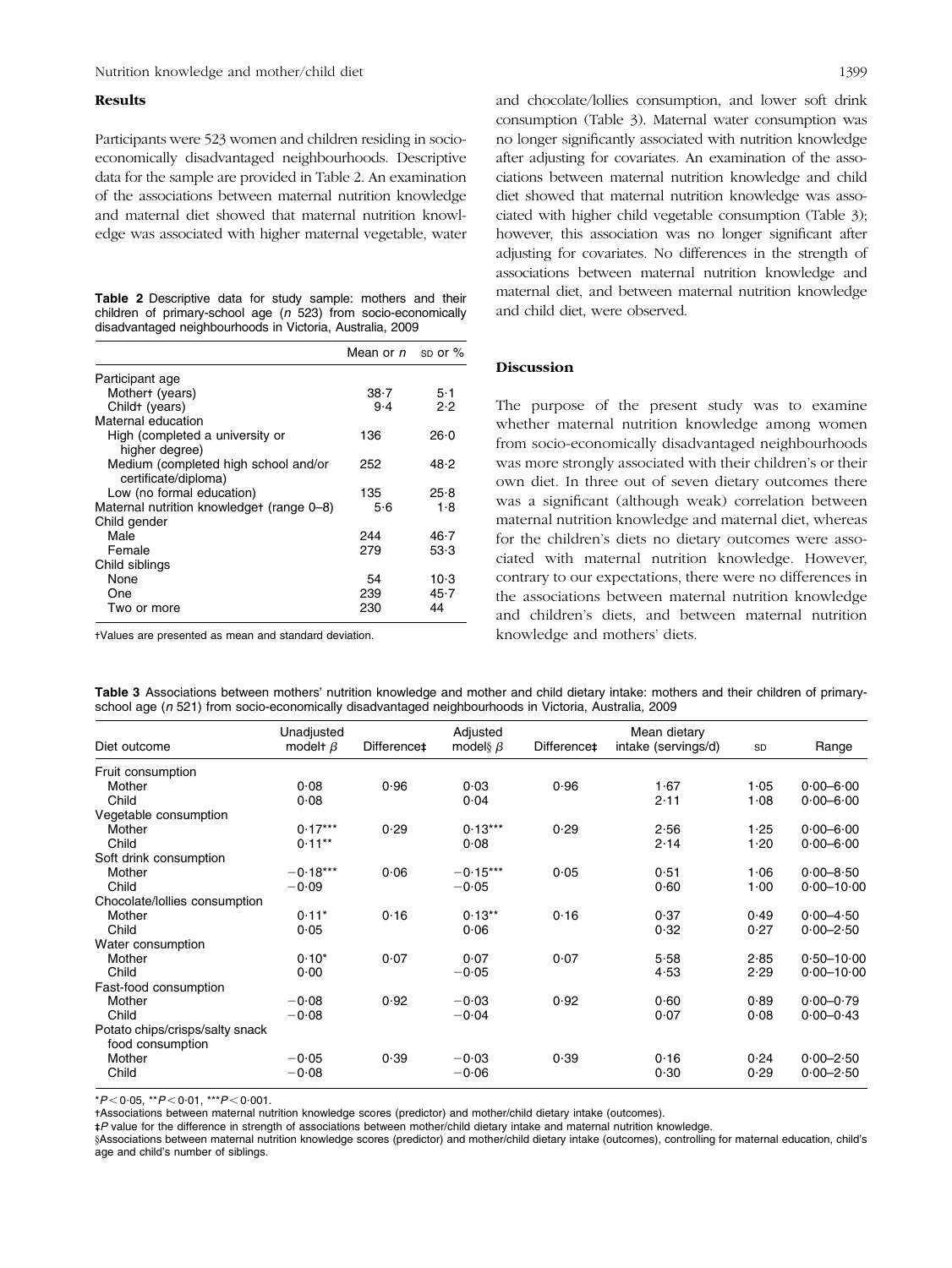Based on the independent correlations alone, it appears that factors other than maternal nutrition knowledge may play a more important role in influencing children's diets. This finding is at odds with previous research that has found maternal nutrition knowledge to act as an important determinant of children's diets<sup> $(15,17,26)$ </sup>. Many of these findings, however, have occurred predominantly for young children (aged less than 5 years) rather than primary-school children (aged 6 years and above) $^{(26)}$ . In the child's younger years, there may be more opportunities for parental control of foods, particularly those consumed in the family home. For older children, broader social and environmental influences (such as food distributed by school and after-school care staff) as well as more pronounced individual preferences may be more important than the individual-level characteristics of the mother<sup>(37)</sup>. For instance, in the current study, the relationship (unadjusted) between maternal nutrition knowledge and child vegetable consumption could suggest greater maternal influence on food options usually consumed at home, compared with foods consumed outside the home (e.g. fruit at school). The absence of this relationship in the adjusted analyses highlights that even for foods consumed within the family home environment, factors such as presence of siblings and child age appear to be stronger independent predictors than maternal nutrition knowledge.

It is also possible that mothers residing in socioeconomically disadvantaged areas have limited resources to translate their own nutrition knowledge into healthy eating behaviours for their child. For instance, for mothers residing in disadvantaged neighbourhoods, limited resources may influence preferences for food choices that are cheaper and palatable, and therefore more readily consumed by children, consequently reducing the ability for translation of nutrition knowledge to child eating behaviours.

Further analyses that assessed the statistical difference between each mother–child correlation showed that associations of nutrition knowledge with mother's and child's diet were not significant. These results temper the findings from the independent correlations. The present study is the first known to statistically compare relationships between maternal nutrition knowledge and mother and child diet. As we found a counterintuitive positive relationship between maternal nutrition knowledge and maternal consumption of chocolate/lollies, further research is needed to examine relationships between maternal nutrition knowledge and increased consumption of unhealthy options among women residing in disadvantaged areas. Plausibly, increased maternal nutrition knowledge may be diluted outside the home environment where availability and consumption of more energy-dense foods is possible. It is also possible that chocolate and lollies may be perceived as a higher-status unhealthy food source than fast foods and salty snack foods, and therefore the unhealthy snack of choice for those with high nutrition knowledge.

There are some limitations of the study. Our measure of nutrition knowledge may not capture the aspects of nutrition knowledge that might influence a mother's concern for child diet. Previous research has found that different aspects of nutrition knowledge predicted different aspects of child diet<sup> $(13)$ </sup>, and therefore a more comprehensive measure of nutrition knowledge is needed for future research.

#### Conclusions

Our results support that the relationship between maternal nutrition knowledge and maternal diet is generally not different from the relationship between maternal nutrition knowledge and child diet. These findings support the argument that effective strategies to improve diet quality for both mother and child should include mechanisms to increase and translate nutrition knowledge among families residing in socio-economically disadvantaged neighbourhoods.

#### Acknowledgements

This work was supported by the National Health and Medical Research Council (L.W. and K.B.) and the Victorian Health Promotion Foundation research fellowship (K.C. and D.C.). The authors declare there are no conflicts of interest. L.W. wrote the manuscript; K.C., G.A., D.C. and K.B. assisted with writing the manuscript; G.A. and L.W. conducted the statistical analyses; D.C. and K.B. designed the study.

#### References

- 1. Dietz WH & Gortmaker SL (2001) Preventing obesity in children and adolescents. Annu Rev Public Health 22, 337–353.
- 2. Sothern MS (2004) Obesity prevention in children: physical activity and nutrition. Nutrition 20, 704–708.
- 3. Campbell KJ, Crawford DA & Ball K (2006) Family food environment and dietary behaviors likely to promote fatness in 5–6 year-old children. Int J Obes (Lond) 30, 1272–1280.
- 4. Fulkerson JA, Story M, Neumark-Sztainer D et al. (2008) Family meals: perceptions of benefits and challenges among parents of 8- to 10-year-old children. J Am Diet Assoc 108, 706-709.
- 5. Longbottom PJ, Wrieden WL & Pine CM (2002) Is there a relationship between the food intakes of Scottish 5(1/2)–8(1/2)-year-olds and those of their mothers?  $J$  Hum Nutr Diet 15, 271–279.
- 6. Wind M, de Bourdeaudhuij I, te Velde SJ et al. (2006) Correlates of fruit and vegetable consumption among 11-year-old Belgian-Flemish and Dutch schoolchildren. J Nutr Educ Behav 38, 211–221.
- Campbell KJ, Crawford DA, Salmon J et al. (2007) Associations between the home food environment and obesity-promoting eating behaviors in adolescence. Obesity (Silver Spring) 15, 719–730.